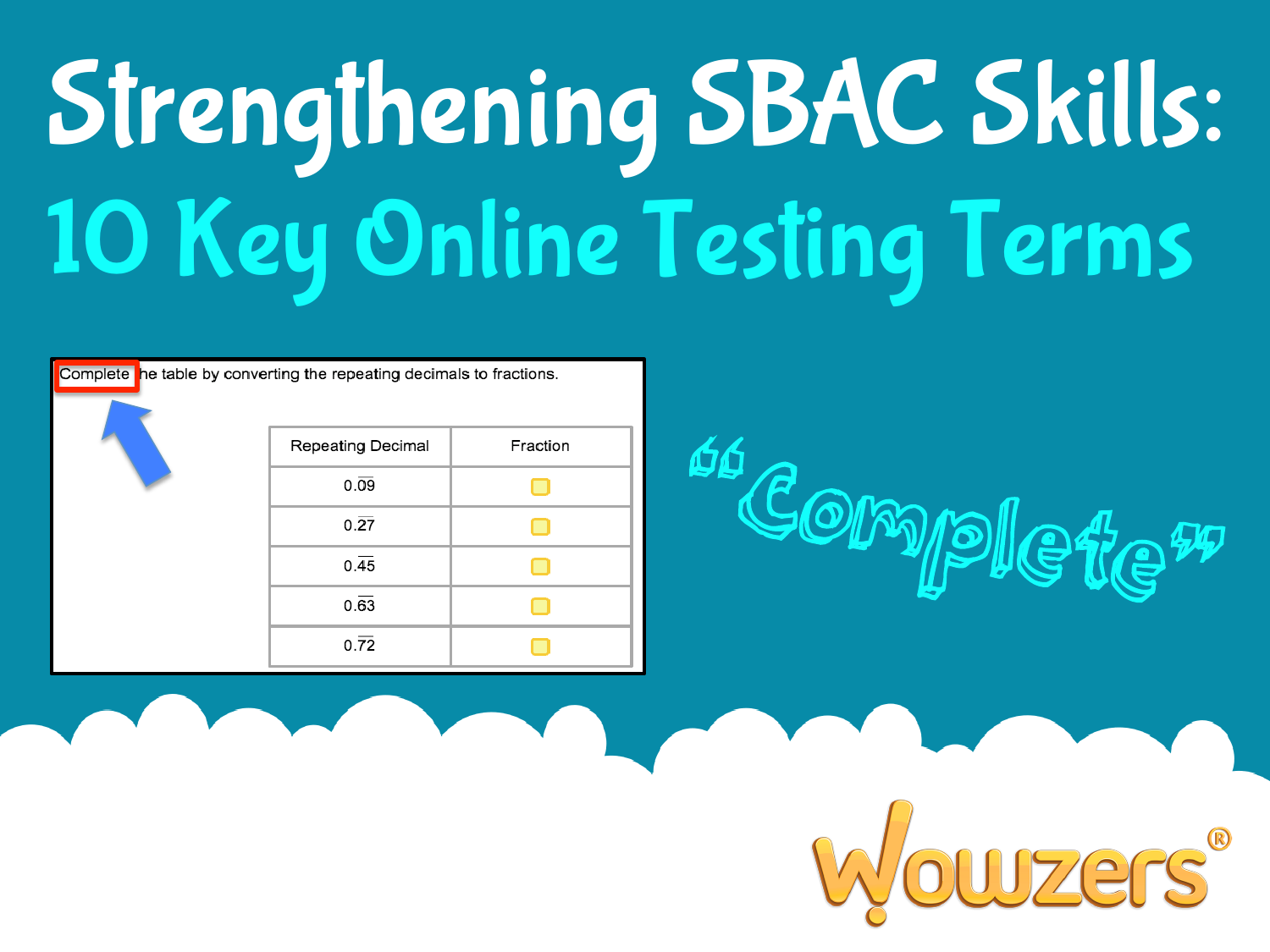#### Understanding SBAC Vocab is Vital to Student Success

It is always important for students to get a chance to familiarize themselves with testing techniques and vocabulary prior to any assessment.

The Smarter Balanced (SBAC) Online Math Assessment will take this importance to a new height because of its computer-adaptive nature.

This PDF resource profiles 10 key testing terms students will need to know prior to sitting down at their computer or tablet to take the online SBAC math test.





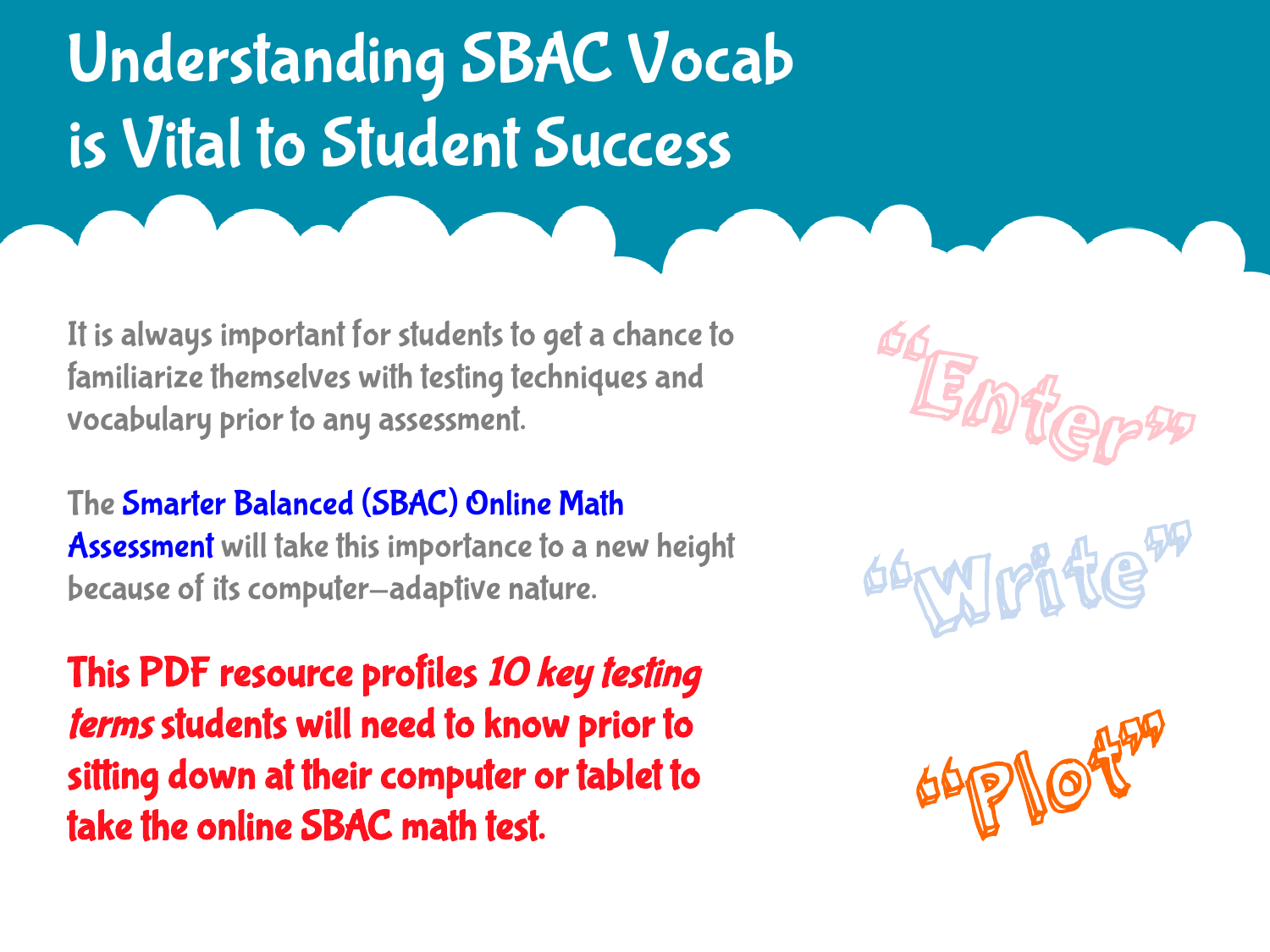#### 1) "Select"

Let's start with an easy one. "Select" means the student must use either his/her mouse cursor or finger (on a touchscreen) to choose a specified item (or items), including numbers, points, etc.

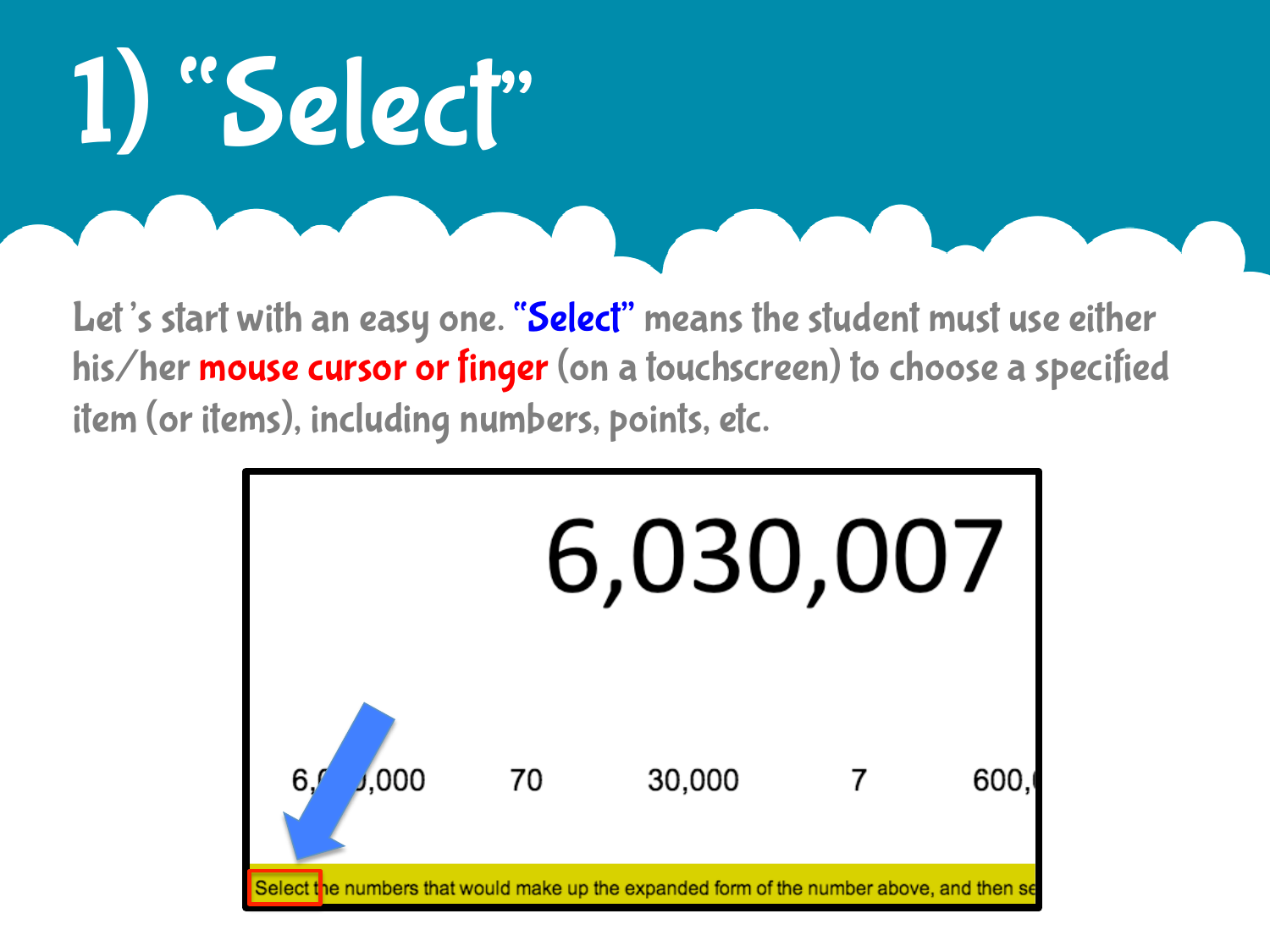#### 2) "Choose"

Much like "select", this action asks the students to "choose", i.e. click, the correct option between a series of two or more choices.

| Look at the number below Choose True or False for each statement.<br>88,248           |      |       |  |  |  |
|---------------------------------------------------------------------------------------|------|-------|--|--|--|
| The digit in the ten thousands place is 8.                                            | True | False |  |  |  |
| The written form of this number is eighty-eight thousand, two<br>hundred forty-eight. | True | False |  |  |  |
| In expanded form, this number would be written $88 + 248$ .                           | True | False |  |  |  |
| The value of the 2 in the hundreds place is 800.                                      | True | False |  |  |  |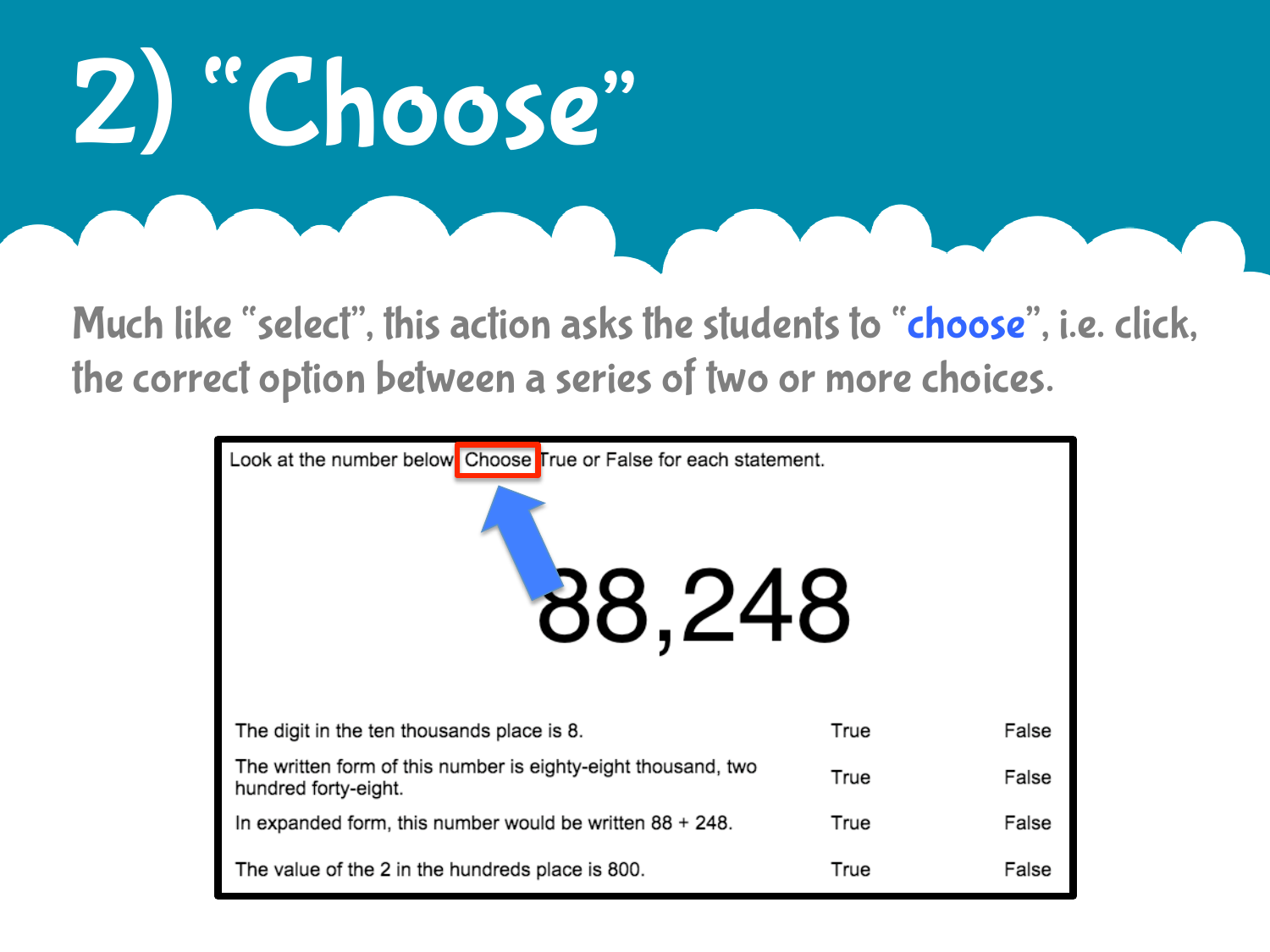# 3) "Drag"

Students must click down on, and hold, the specified item(s) and then "drag" the item to the correct location with their mouse or finger.

"Drag" is sometimes coupled with "release", referring to the drag-and-drop motion of picking up and letting go of an one-screen object.

| Look at the number below. Match each digit with its correct place value by dragging each digit into the<br>correct box. |                        |  |
|-------------------------------------------------------------------------------------------------------------------------|------------------------|--|
|                                                                                                                         | Ones Place             |  |
| 7,284                                                                                                                   |                        |  |
|                                                                                                                         | <b>Thousands Place</b> |  |
|                                                                                                                         |                        |  |
|                                                                                                                         | <b>Tens Place</b>      |  |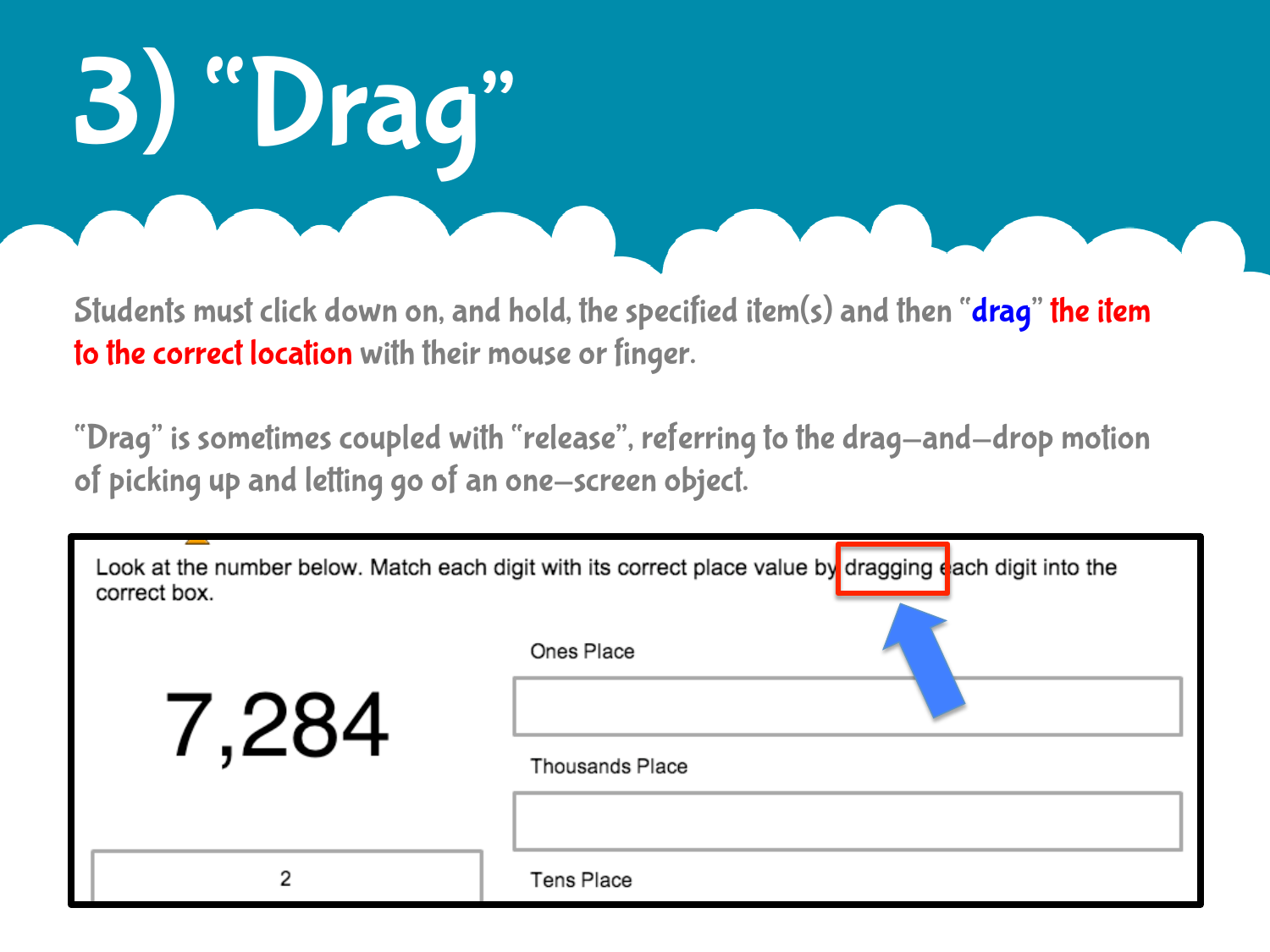# 4) "Enter"

This action asks the student to use their keypad/ keyboard to "enter" the result of a question or prompt in the answer box (often a number, words, or digit).

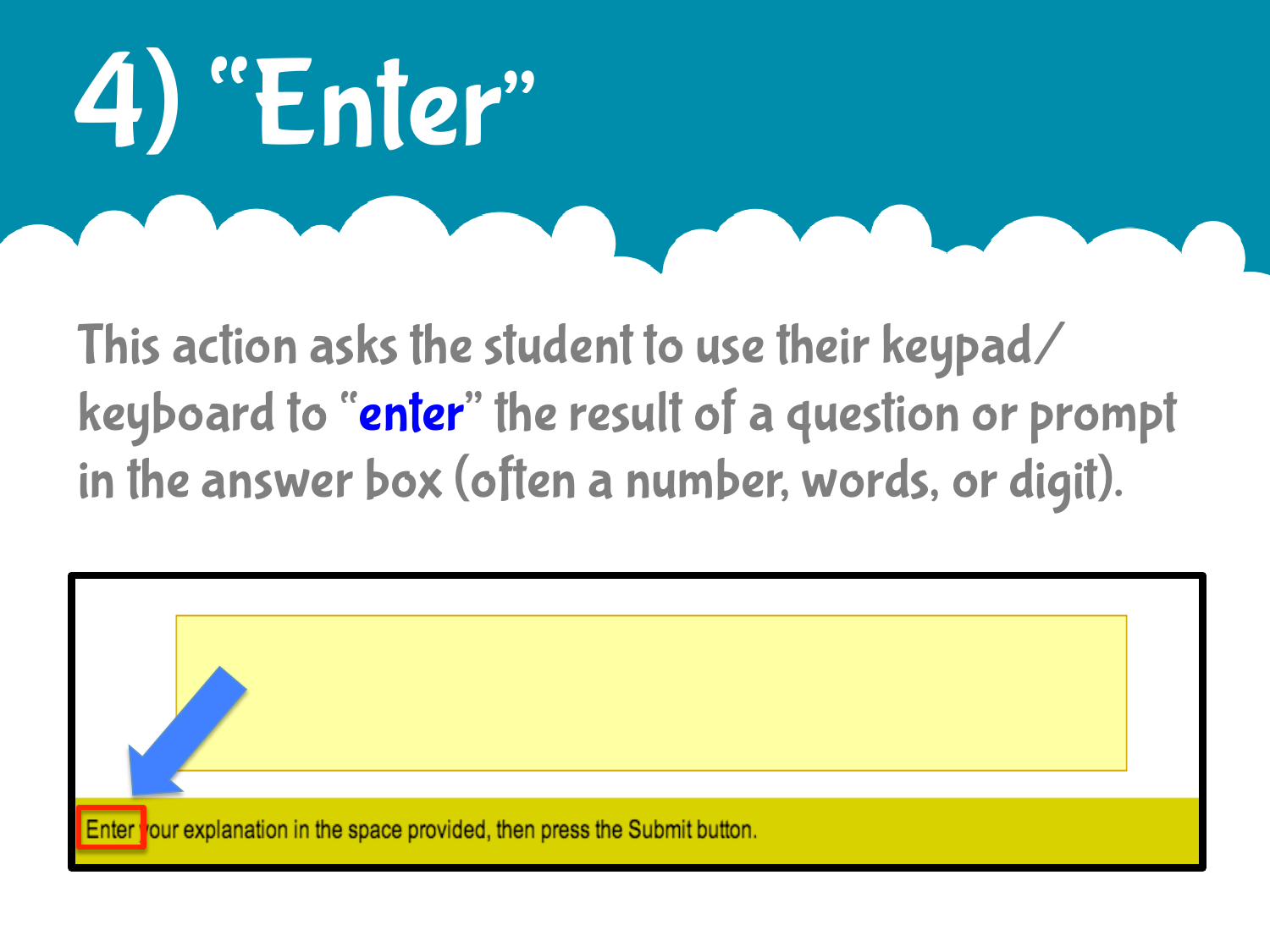### 5) "Write"

When a student is asked to "write", he or she must create an equation or expression in the answer box using the given interactive tools (often a number pad and set of operation symbols).

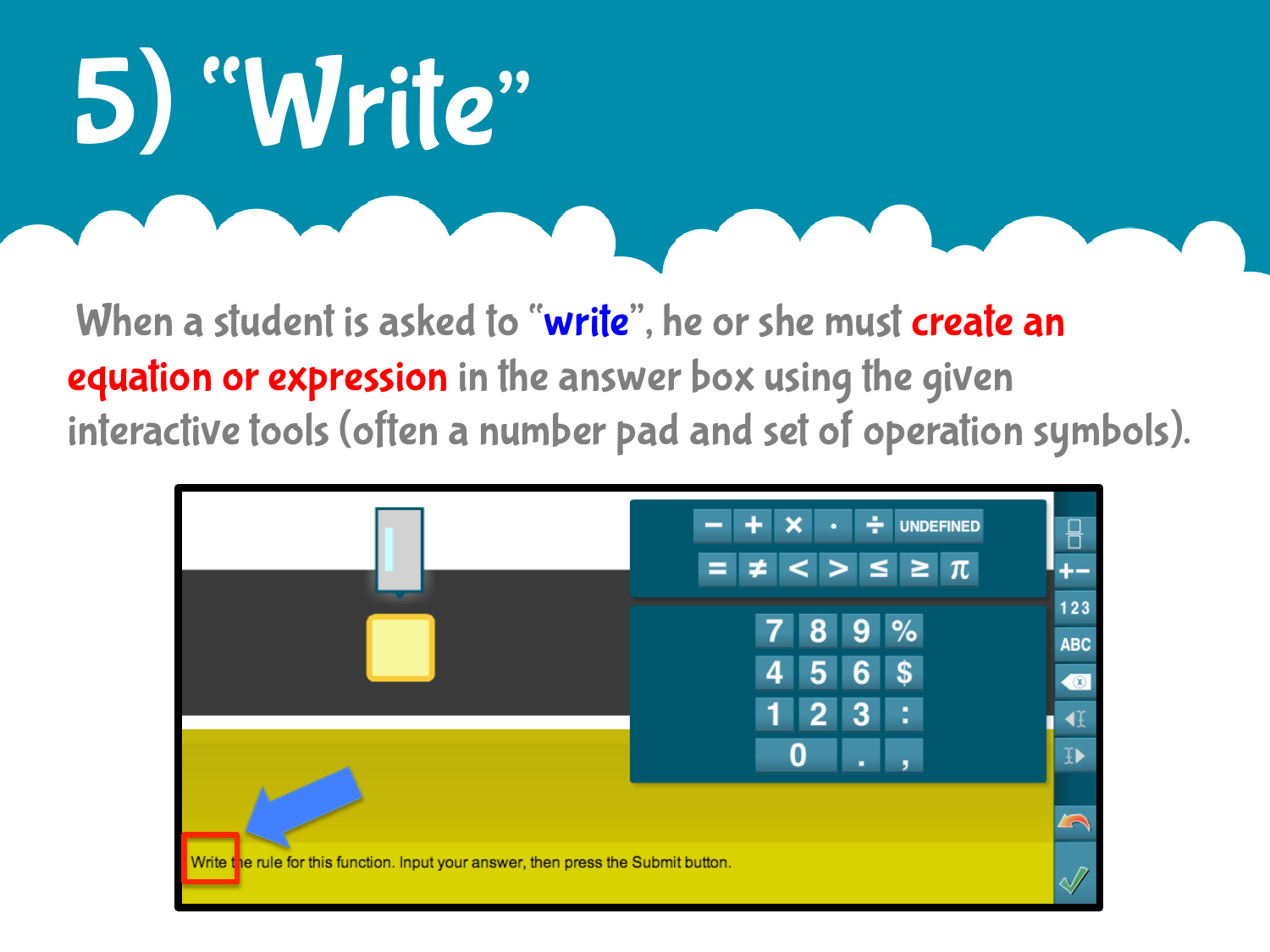# 6) "Complete"

Just like a "fill-in-the-blank" problem, this action asks the student to choose or enter the correct terms and operations to "complete" a true number sentence, sequence, or pattern on the screen.

| Complete the table by converting the repeating decimals to fractions. |                   |          |
|-----------------------------------------------------------------------|-------------------|----------|
|                                                                       | Repeating Decimal | Fraction |
|                                                                       | $0.\overline{09}$ |          |
|                                                                       | $0.\overline{27}$ |          |
|                                                                       | 0.45              |          |
|                                                                       | $0.\overline{63}$ |          |
|                                                                       | $0.\overline{72}$ |          |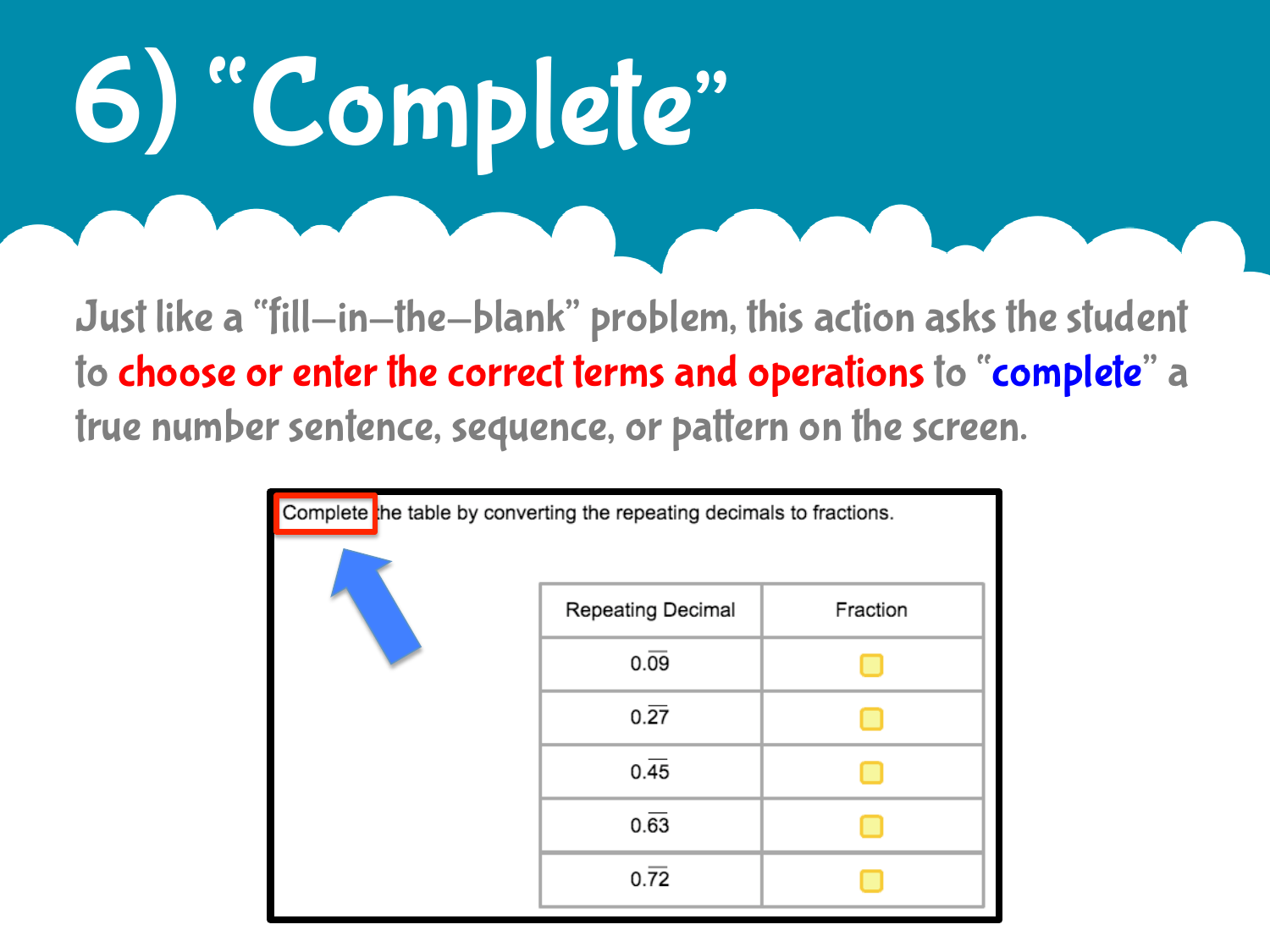### 7) "Show"

This is a twist on a math classic. The action asks the students to use onscreen buttons or manipulatives to "show" how they came to a result, conclusion, and/or estimate.

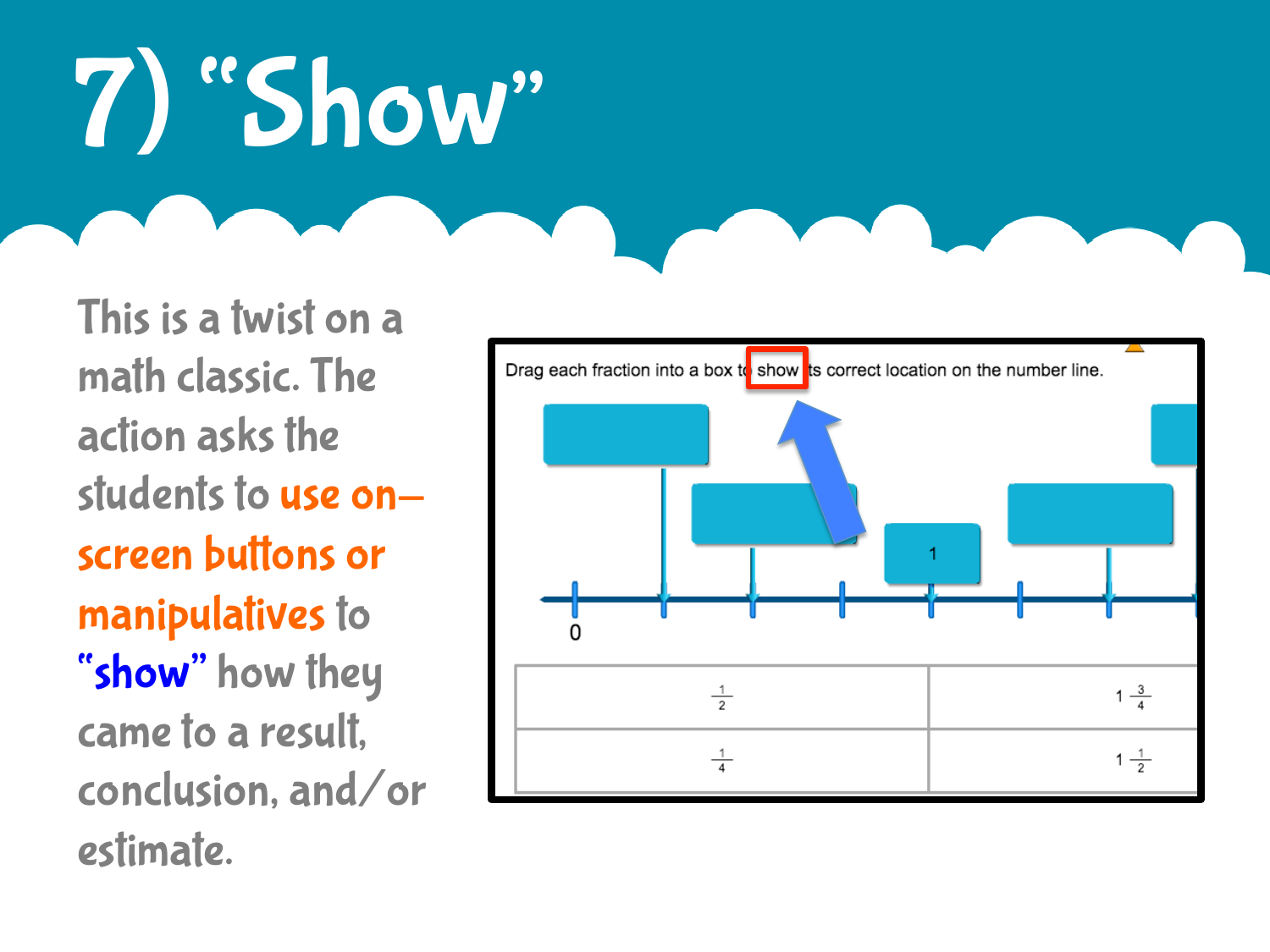# 8) "Create"

The action word "**create**" asks the student to utilize an on-screen tool (manipulative, number/symbol bank) to make a specified shape, grid, area, sequence, etc. in the answer box(es).

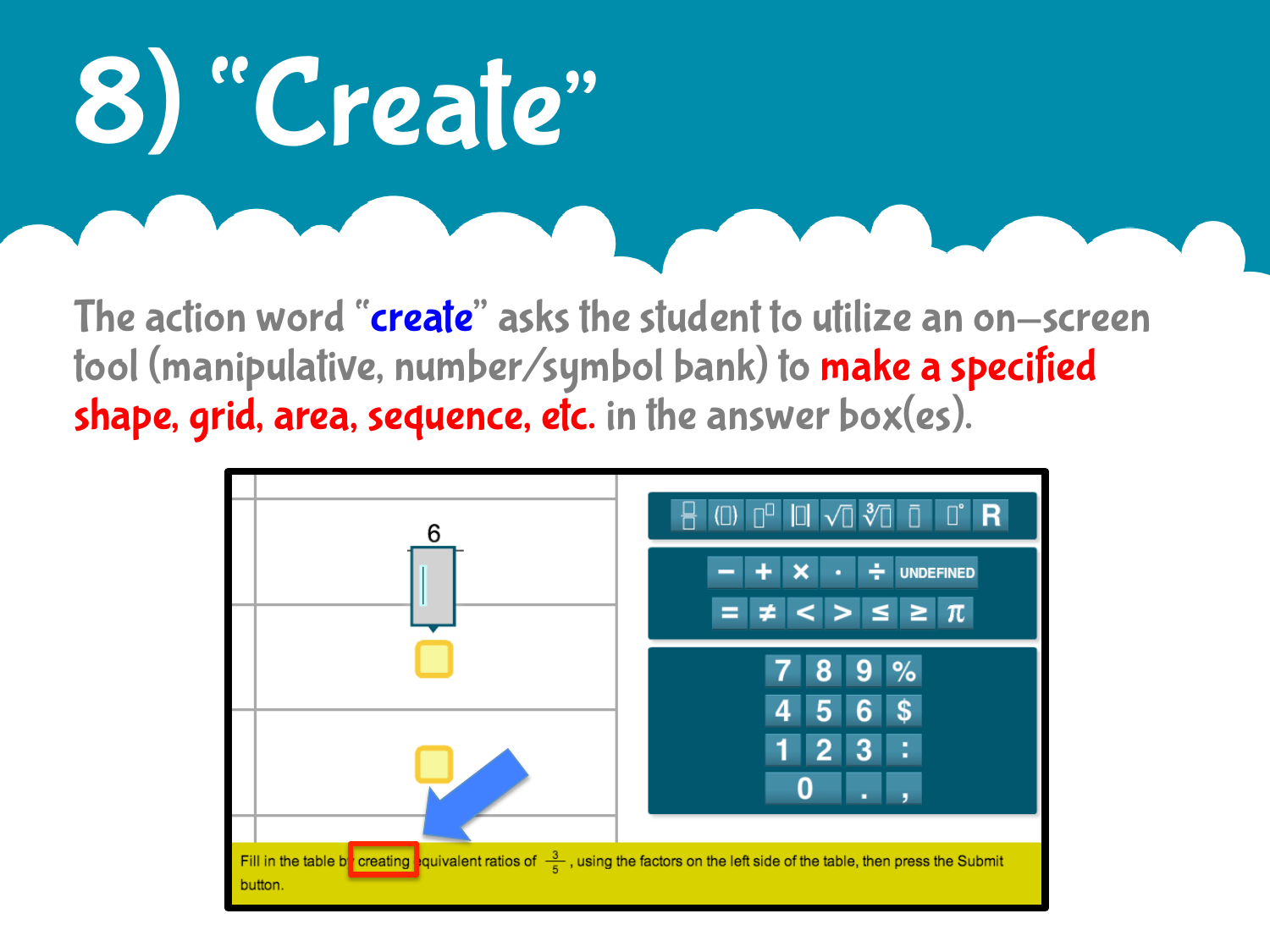# "Explain"

This action asks the student to "explain" how he/she arrived at a result, conclusion, or estimate via typed words in an answer box instead of digits or operation symbols.

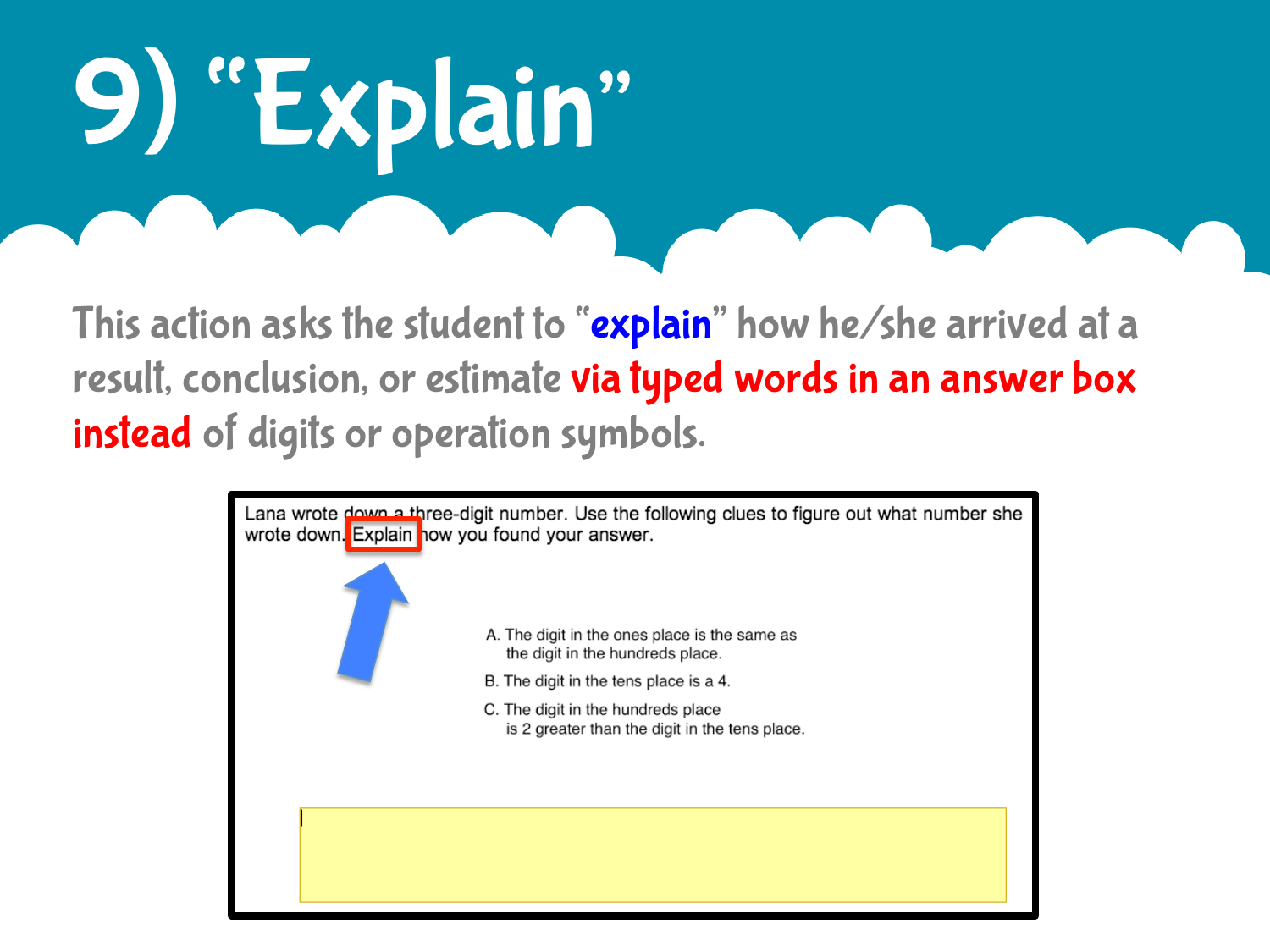#### 10) "Describe"

This action word is used to point students toward a specific math object, whether it be a word problem, equation, time, etc.

"Describe" is also utilized in written response questions in a similar function as "explain".